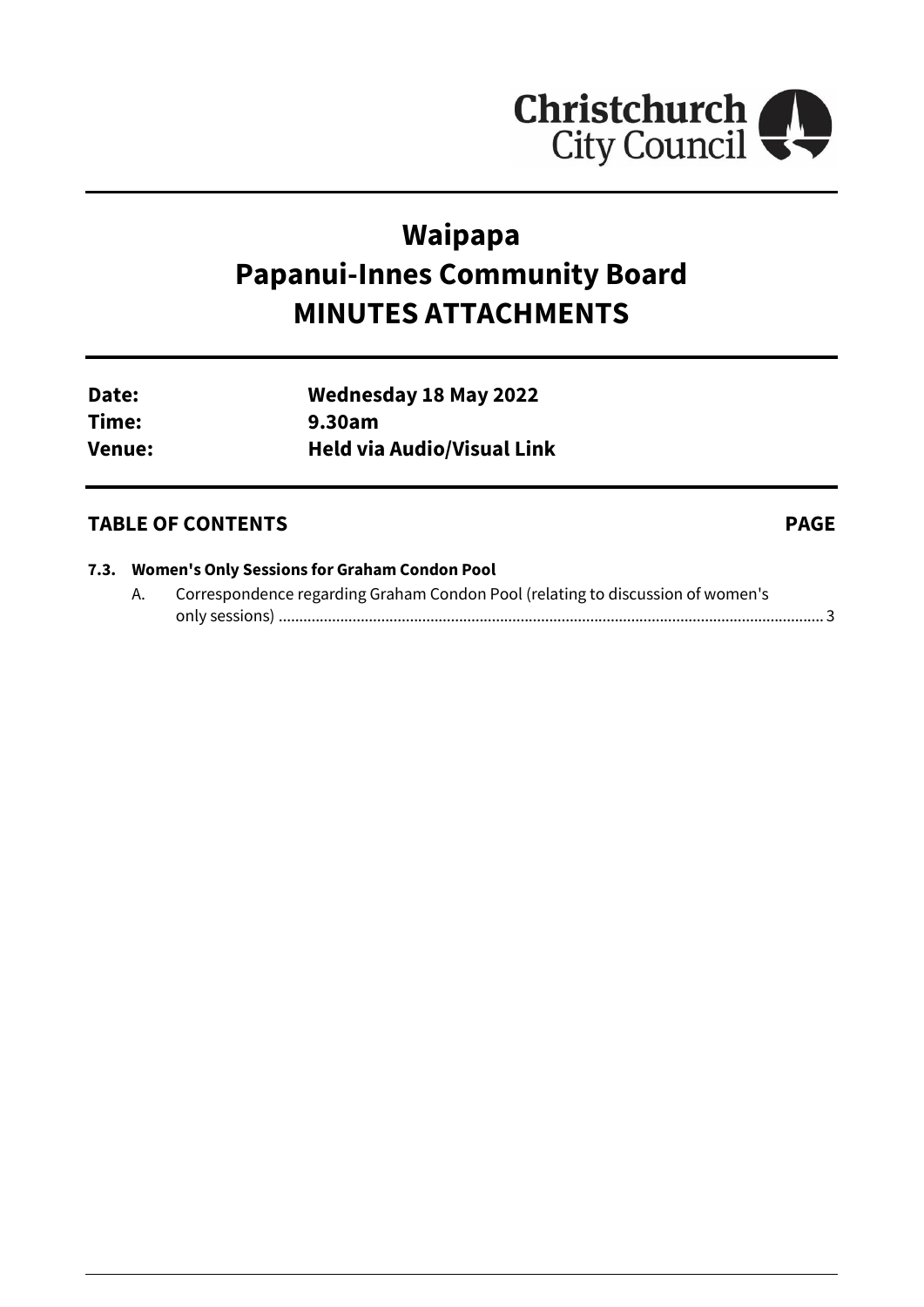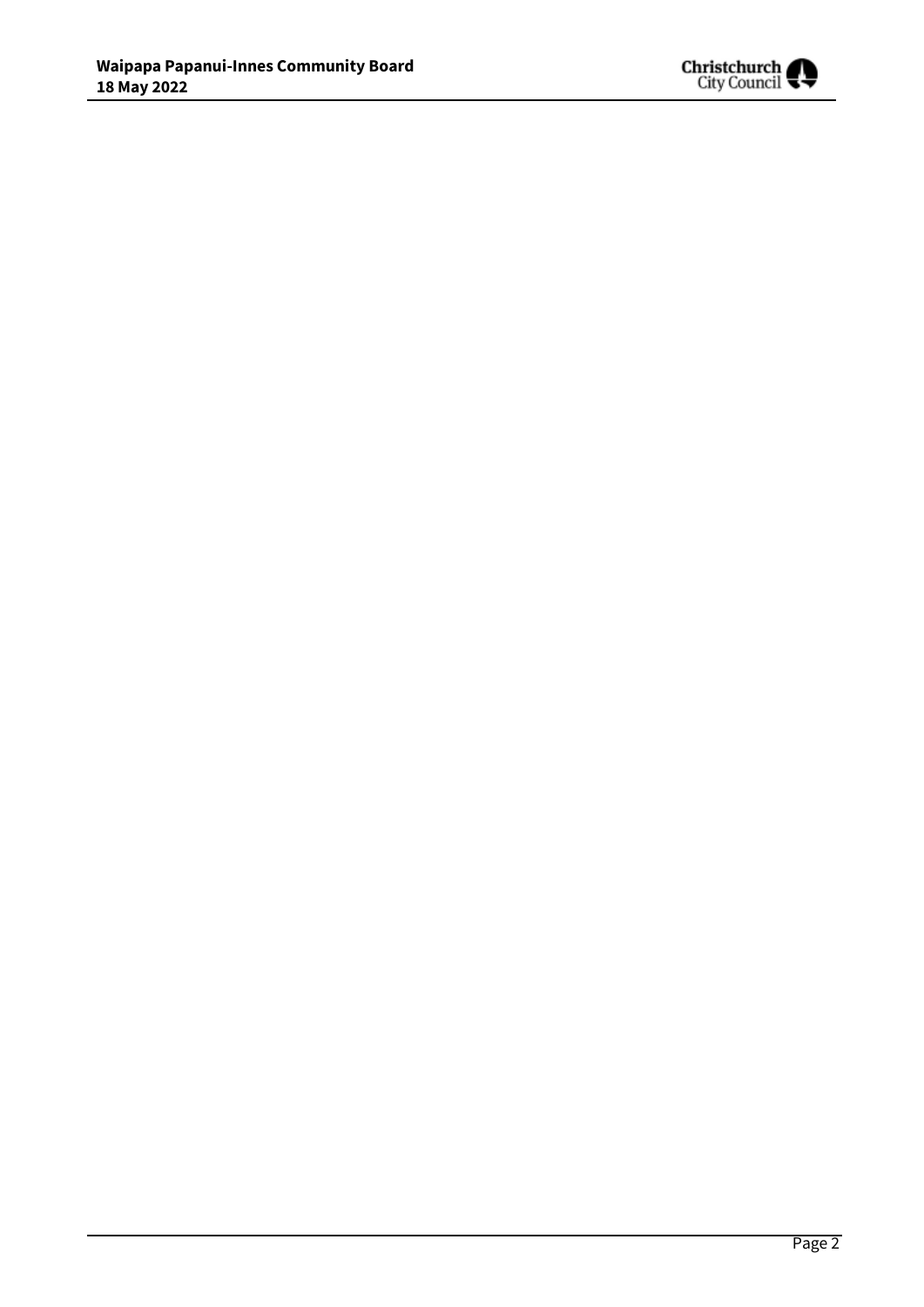<span id="page-2-0"></span>**Correspondence regarding Graham Condon Pool (relating to discussion of women's only sessions)**

**From:** Juliana Venning **Sent:** Sunday, May 15, 2022 9:42:24 PM **To:** Ali Jones **Subject:** G Condon pool ongoing problems

Po Marie

Firstly I have commended helpful and alert, courteous staffers. Today appreciated senior front office staffer active listening and his courtesy. I have always found him very courteous.

Covid is a disease which potentially (as we all should be aware) could have especially adverse effects for those of us who are both disabled and also immune compromised.

For this reason the Aquacise area (1-2 lanes) is sought as a safe lane space, for many of us.

Today, as I entered the pool, there was a sign saying 'Leisure lane (which doubles as slow lane) was not available till 2:45.

I was there, in the pool 11:40 - 12:15.

In the teaching pool there were a number of children and teens as well as two classes.

Lane swimming was going ahead.

However on entering an only 1 lane (today), Aquacise lane, I found there were 3 of us disabled, sharing with two able bodied swimmers, which was ok as we as adults could cope. Usually people swim clockwise.

However, a male, female and boy of about six were playing in deep end of the Aquacise single lane area.

Boy was being encouraged to leap in off steps. This should not have been allowed.

This is not a first instance of children intruding into vulnerable adults' space. (often on in weekends) has encouraged similar behaviors or deliberately ignored requests from those of us trying to

1) keep ourselves safe, 2) exercise for pain relief and 3) get a quiet relaxing half hour.

An older woman, (who is afraid of deep water) asked me to intervene, as she was being splashed (quite deliberately) by the boy.

I initially asked the adults to remove boy to children's area and also asked female Lifeguard, after getting sworn at by male.

She finally asked them to go to the neighboring lane.

Not helpful.